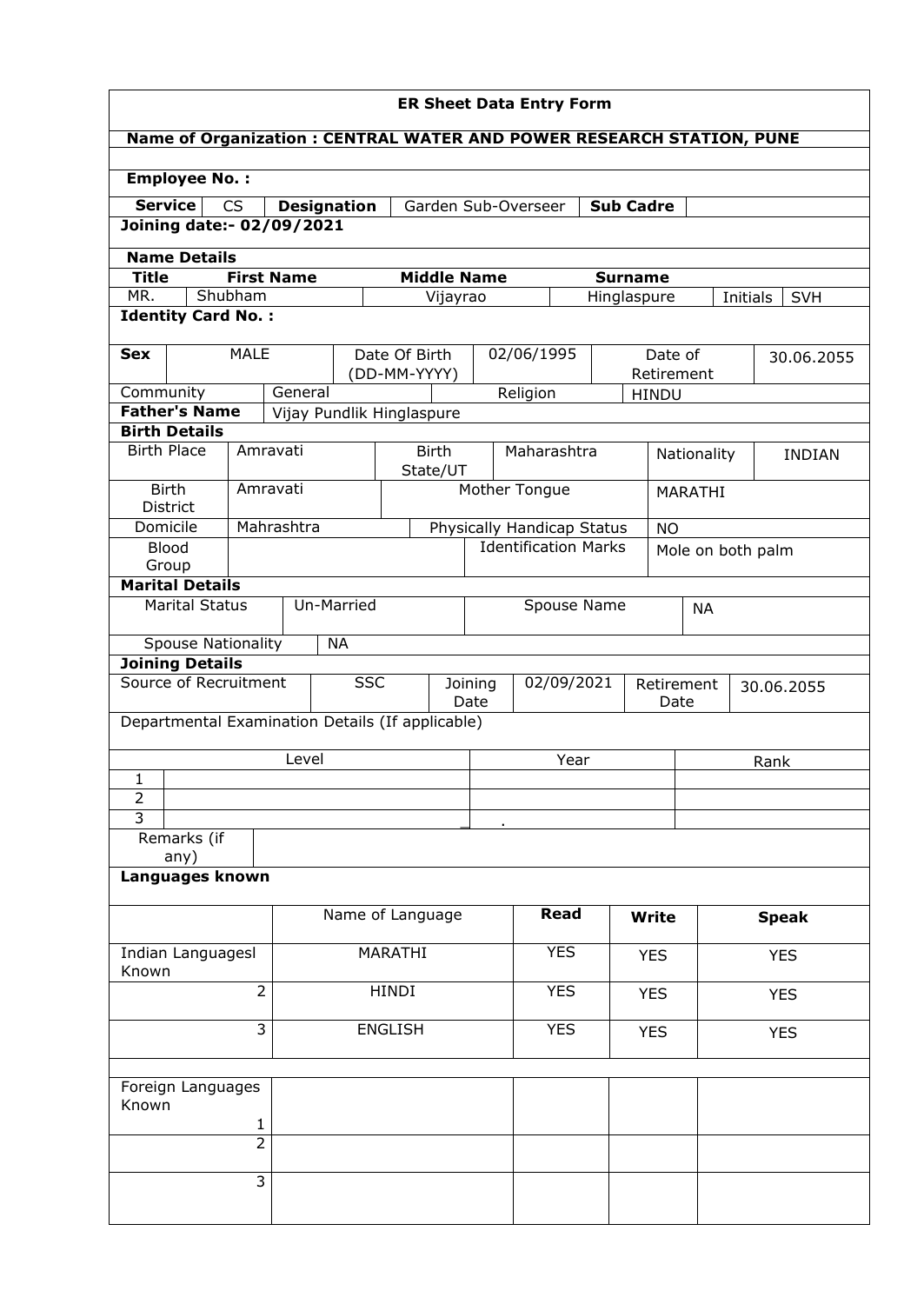## Details of deputation (if applicable)

| Name of the Office | Post held at that<br>time in parent office | " Name of post<br>(selected for<br>deputation | Period of deputation |      |  |
|--------------------|--------------------------------------------|-----------------------------------------------|----------------------|------|--|
|                    |                                            |                                               | Since                | From |  |
|                    |                                            |                                               |                      |      |  |

## Details of Foreign Visit

| SI.<br>No. | Place of Visit | Date of<br>visit | Post held at<br>that time | Whether it<br>is a<br>personal or<br>official visit | Details of visit |
|------------|----------------|------------------|---------------------------|-----------------------------------------------------|------------------|
|            |                |                  |                           |                                                     |                  |

## Transfer/Posting Detail (if applicable)

| Place | Period of posting |      |
|-------|-------------------|------|
| Since |                   | From |
|       |                   |      |
|       |                   |      |
|       |                   |      |
|       |                   |      |

| Qualification (Use extra photocopy sheets for multi qualifications, experience, training, awards details)                |                           |  |                     |                         |  |                                  |                            |                  |           |  |
|--------------------------------------------------------------------------------------------------------------------------|---------------------------|--|---------------------|-------------------------|--|----------------------------------|----------------------------|------------------|-----------|--|
| Qualification                                                                                                            |                           |  |                     | Discipline              |  |                                  | Specialization 1           |                  |           |  |
| <b>DIPLOMA</b><br>IN                                                                                                     |                           |  |                     | <b>HORTICULTURE</b>     |  |                                  |                            |                  |           |  |
| <b>HORTICULTURE</b>                                                                                                      |                           |  |                     |                         |  |                                  |                            |                  |           |  |
| Year                                                                                                                     | Division                  |  |                     | CGPA/ % Marks           |  |                                  |                            | Specialization 2 |           |  |
| 2015                                                                                                                     |                           |  | <b>FIRST</b>        |                         |  | 71.88%                           |                            |                  |           |  |
| Institution                                                                                                              |                           |  | University          |                         |  | Place                            |                            | Country          |           |  |
| Shri Shivaji College                                                                                                     |                           |  | <b>YCMOU</b>        |                         |  | <b>NASHIK</b>                    |                            |                  | India     |  |
| of Agriculture Amravati                                                                                                  |                           |  |                     |                         |  |                                  |                            |                  |           |  |
| <b>Experience</b>                                                                                                        |                           |  |                     |                         |  |                                  |                            |                  |           |  |
|                                                                                                                          | Type of Posting           |  |                     |                         |  |                                  | <b>PERMANENT</b>           |                  |           |  |
|                                                                                                                          |                           |  |                     |                         |  |                                  |                            |                  |           |  |
|                                                                                                                          | Designation               |  |                     |                         |  |                                  | <b>GARDEN SUB-OVERSEER</b> |                  |           |  |
|                                                                                                                          |                           |  |                     |                         |  |                                  |                            |                  |           |  |
| Ministry                                                                                                                 |                           |  |                     | Ministry of 3alshakti   |  |                                  |                            |                  |           |  |
|                                                                                                                          | <b>MOWR</b>               |  |                     | <b>CWPRS</b>            |  |                                  |                            |                  |           |  |
|                                                                                                                          | Office                    |  |                     |                         |  |                                  | Place                      |                  |           |  |
| CWPRS, KHADAKWASALA, PUNE                                                                                                |                           |  |                     |                         |  |                                  | <b>PUNE</b>                |                  |           |  |
|                                                                                                                          | <b>Experience Subject</b> |  |                     |                         |  |                                  | Period of Posting          |                  |           |  |
| Major                                                                                                                    |                           |  |                     | Minor                   |  |                                  | From                       |                  | To        |  |
|                                                                                                                          |                           |  |                     |                         |  |                                  |                            |                  |           |  |
| Note:-Refer the Annexure to fill above Major, Minor Subjects and below given<br>training subject(minimum 1 week & above) |                           |  |                     |                         |  |                                  |                            |                  |           |  |
| Training                                                                                                                 |                           |  |                     |                         |  |                                  |                            |                  |           |  |
| <b>Training Name</b><br><b>Training Year</b>                                                                             |                           |  |                     | <b>Training Subject</b> |  |                                  |                            |                  |           |  |
|                                                                                                                          |                           |  |                     |                         |  |                                  |                            |                  |           |  |
| Institute Name, Place<br>Level                                                                                           |                           |  | Field Visit Country |                         |  | Field Visit Place (within India) |                            |                  |           |  |
|                                                                                                                          |                           |  |                     |                         |  |                                  |                            |                  |           |  |
| Sponsoring Authority                                                                                                     |                           |  | Period of Training  |                         |  |                                  | Duration                   |                  | Result    |  |
|                                                                                                                          |                           |  | From                | To                      |  |                                  | in Weeks)                  |                  | Qualified |  |
|                                                                                                                          |                           |  |                     |                         |  |                                  |                            |                  |           |  |